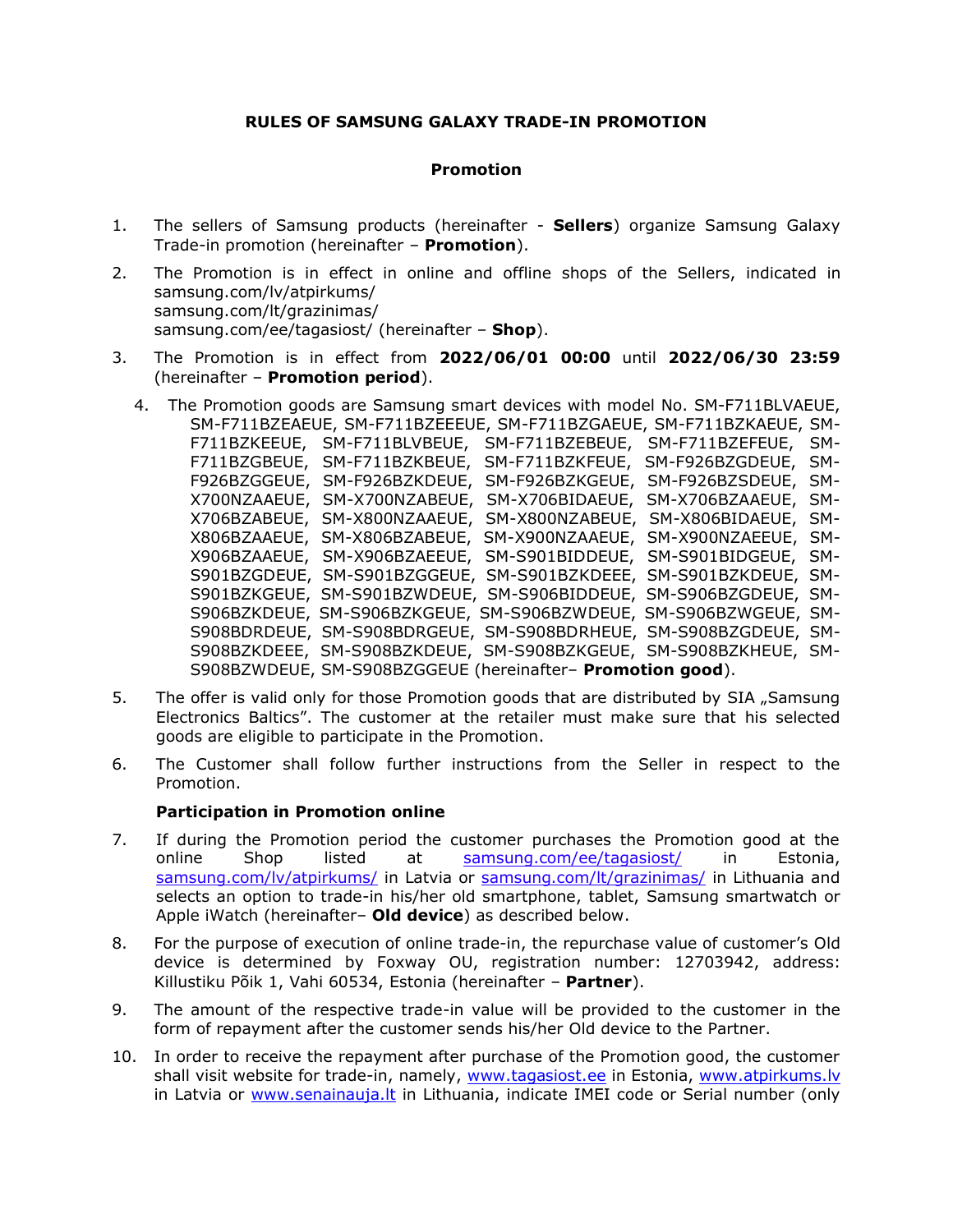for products without sim-card) of the purchased Promotion good, information on purchase and perform self-evaluation of the trade-in value of his/her Old device and finish registration on the website within 7 days from the date of purchase of Promotion good. The customer acknowledges that this self-evaluation value is illustrative, approximate and it may fluctuate. The exact trade-in value will be established by the Partner.

- 11. After self-evaluation is carried out by the customer, he/she shall hand over his/her Old device and signed trade-in agreement to the assigned parcel delivery service for delivery of the Old device and agreement to the Partner within 14 days from the registration on website. The delivery is free of charge. In case the customer does not provide his/her Old device for trade-in or the signed trade-in agreement to the Partner by the indicated term, the customer will not be entitled to receive a repayment.
- 12. Before the customer hands over his/her Old device to the assigned parcel delivery service, the customer shall remove Old device from all associated customer accounts including but not limited to Google account (for all Android devices), Samsung Account (for Samsung devices), iCloud (for iOS devices), and make full factory reset on the Old device. The customer is recommended to create backup copy to avoid of losing valuable information.
- 13. It is expected that the Old device, which the customer provides for trade in, will be in used condition. Old device must not be in disassembled form. Old device must be in one piece as originally assembled by manufacturer. Old device and all of its parts must be original - no fake Old devices or Old devices with third party replacement parts will be accepted.
- 14. Only one Old device can be traded in.
- 15. To participate in the Promotion, at www.atpirkums.lv / www.senainauja.lt / www.tagasiost.ee the Old device value in not damaged condition must be at least 10 €.
- 16. The Old device value depends on the device's condition, model and market fluctuations. The Partner will evaluate the Old device, the customer's self-evaluation value and will either confirm or update the customer's self-evaluation value.
- 17. The customer will receive repayment in the amount of evaluation value confirmed or updated by the Partner after the evaluation has been performed by the Partner. The repayment will be performed after lapse of statutory withdrawal rights' period (14 days).
- 18. No repayment will be paid to customer in the event customer uses statutory withdrawal rights in respect of the Promotion goods purchased within this Promotion. In this event customer is entitled to receive Old device back only after paying shipping and processing fine to the Partner in the amount of 15€.
- 19. The trade-in is performed by the Partner and not Samsung or Sellers. If customer is not satisfied with the trade-in process, he shall turn to Partner directly.
- 20. The customer shall check the terms and conditions that are available on the website for trade-in, namely, [www.tagasiost.ee](http://www.tagasiost.ee/) in Estonia, www.atpirkums.ly in Latvia and [www.senainauja.lt](http://www.senainauja.lt/) in Lithuania, which will be applicable to the online trade-in transaction.

### **Participation in Promotion offline**

21. If during the Promotion period the customer purchases the Promotion good at the Shop, where the Seller instructs the customers for the trade-in to be performed in